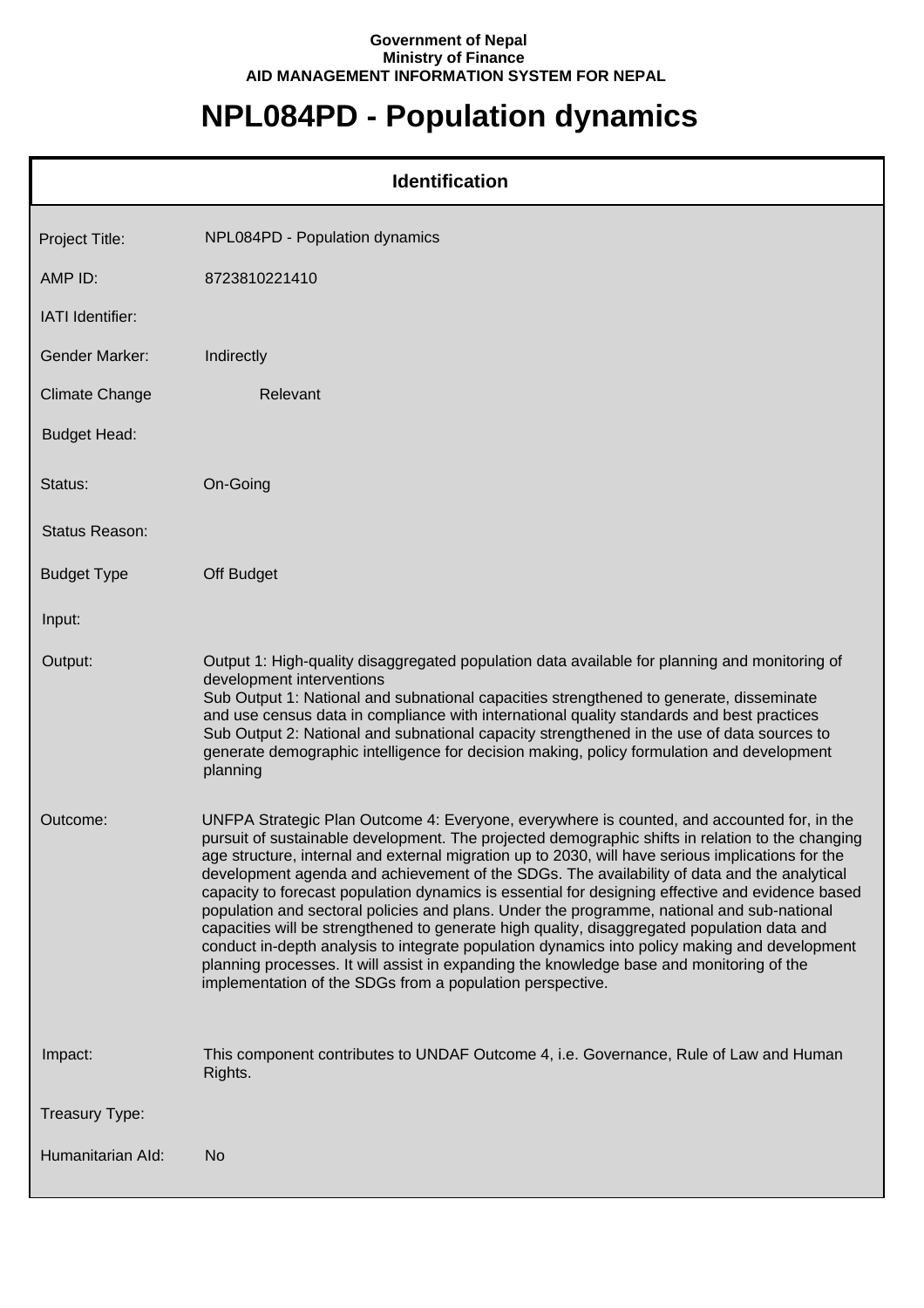| Location     |            |
|--------------|------------|
| Location     | Percentage |
| <b>NEPAL</b> | 100.0%     |

| <b>National Plan</b>                                                                                      |            |
|-----------------------------------------------------------------------------------------------------------|------------|
| Program                                                                                                   | Percentage |
| [ Planning and Statistics ] [ Good Governance and Human Rights ] [ National Development  <br>Plan (NDP) ] | 100.0%     |

| <b>Sector</b>                            |            |
|------------------------------------------|------------|
| Sector                                   | Percentage |
| Nepal Sector Classification POPULATION 0 | 100.0%     |

| <b>Implementing/Executing Agency</b> |        |  |
|--------------------------------------|--------|--|
| <b>Implementing Agency</b>           |        |  |
| <b>NGOs</b>                          | 50.0%  |  |
| United Nations Population Fund       | 50.0%  |  |
| <b>Executing Agency</b>              |        |  |
| United Nations Population Fund       | 25.0%  |  |
| <b>Central Bureau of Statistics</b>  | 75.0%  |  |
| <b>Responsible Organization</b>      |        |  |
| Ministry of Health and Population    | 100.0% |  |
| Donor                                |        |  |
| United Nations Population Fund       | 0.0%   |  |

| <b>Funding</b>             |      |
|----------------------------|------|
| <b>UNDISBURSED BALANCE</b> | null |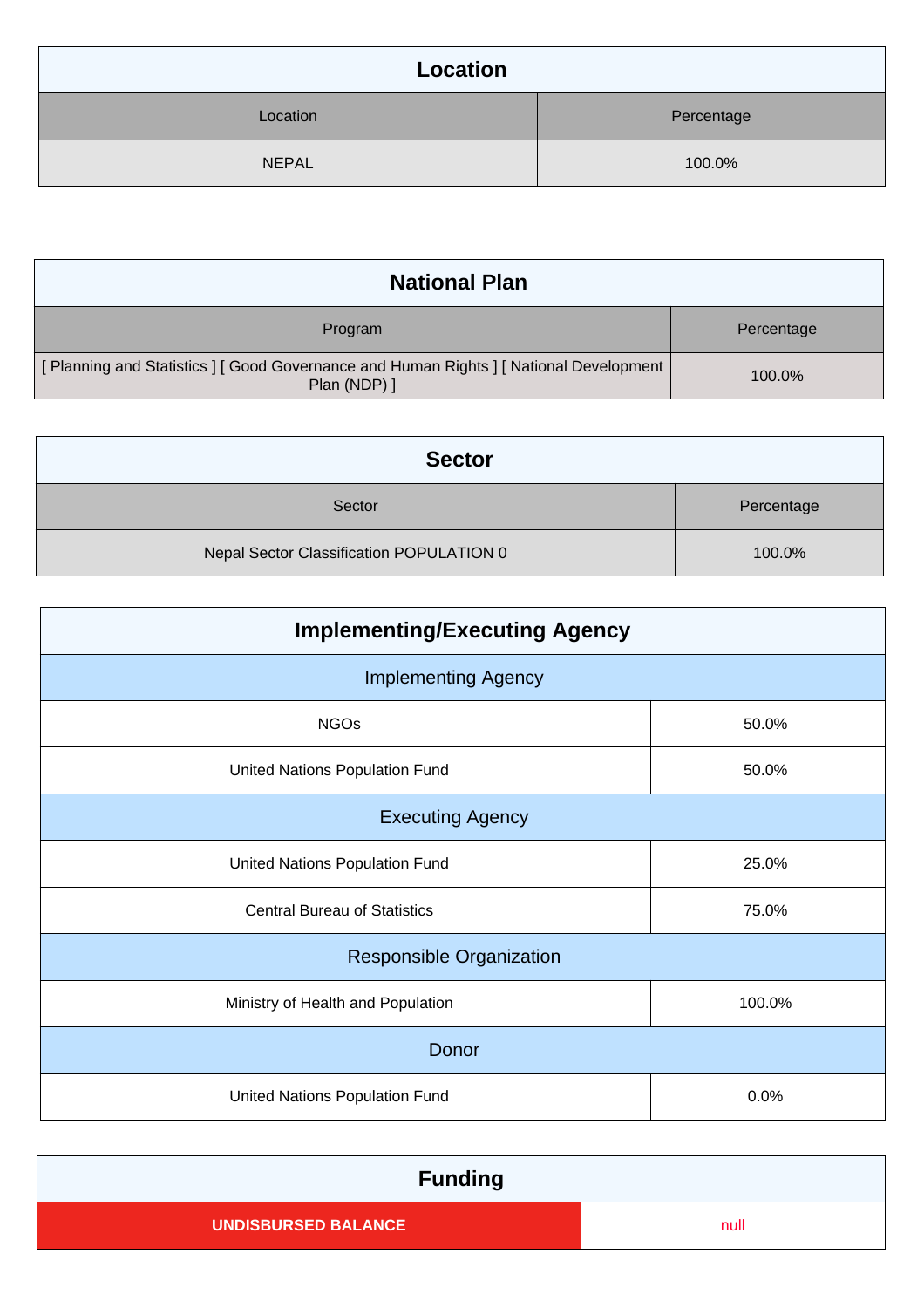| Transaction<br>Date                             | Type of<br>Assistance                 | Mode of<br>Payment | Post Earthquake<br>Assistance | Commitment | <b>Disbursement</b> |
|-------------------------------------------------|---------------------------------------|--------------------|-------------------------------|------------|---------------------|
|                                                 | <b>United Nations Population Fund</b> |                    |                               |            |                     |
|                                                 |                                       |                    | <b>Actual</b>                 |            |                     |
| 1/1/2018                                        | <b>Grant Aid</b>                      | Cash               | No                            | 618,259    | Ю                   |
| 10/1/2018                                       | <b>Grant Aid</b>                      | Cash               | No                            | 0          | 584,956             |
| 1/1/2019                                        | <b>Grant Aid</b>                      | Cash               | No                            | 658,344    | Ю                   |
| 7/15/2019                                       | <b>Grant Aid</b>                      | Cash               | No                            | Ю          | 416,160             |
| 12/31/2019                                      | <b>Grant Aid</b>                      | Cash               | No                            | 10         | 316,811             |
| 1/1/2020                                        | <b>Grant Aid</b>                      | Cash               | No                            | 694,396    | O                   |
| 6/30/2020                                       | <b>Grant Aid</b>                      | Cash               | No                            | Ю          | 254,154             |
| 12/31/2020                                      | <b>Grant Aid</b>                      | Cash               | No                            | 0          | 365,856             |
| 1/1/2021                                        | <b>Grant Aid</b>                      | Cash               | No                            | 662,651    | Ю                   |
| 6/30/2021                                       | <b>Grant Aid</b>                      | Cash               | No                            | 0          | 320,933             |
| <b>Total</b>                                    |                                       |                    | 2,633,650                     | 2,258,870  |                     |
| <b>Total ( United Nations Population Fund )</b> |                                       |                    | 2,633,650                     | 2,258,870  |                     |
| <b>UNDISBURSED BALANCE</b>                      |                                       |                    | 374,780                       |            |                     |

## **Progress Achieved**

Progress Achieved:

Key Problems:

Steps Taken to Solve Problems: